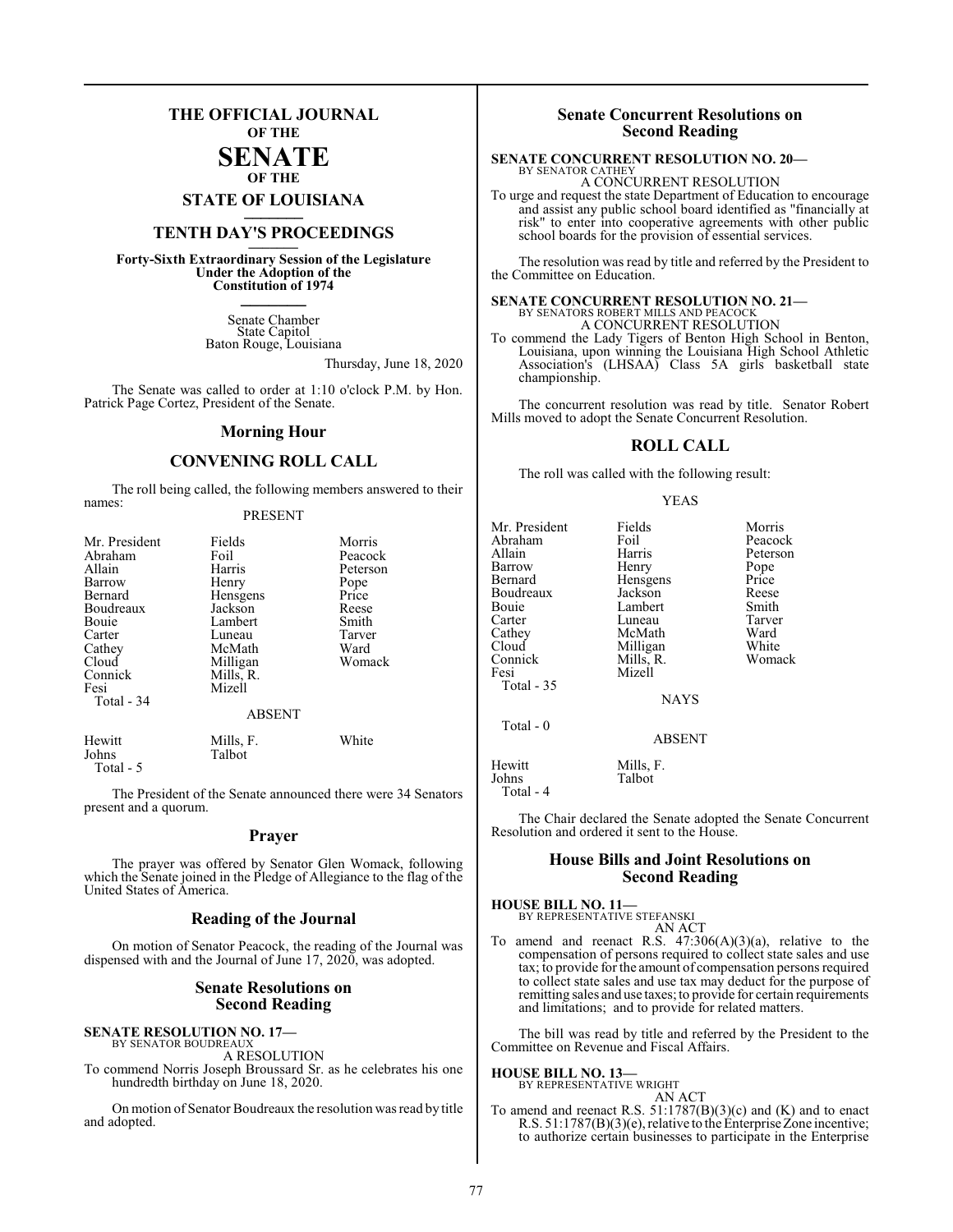### **Page 2 SENATE 10th DAY'S PROCEEDINGS**

### June 18, 2020

Zone incentive program; to provide for effectiveness; and to provide for related matters.

The bill was read by title and referred by the President to the Committee on Revenue and Fiscal Affairs.

**HOUSE BILL NO. 16—** BY REPRESENTATIVES ECHOLS, BISHOP, MAGEE, AND SCHEXNAYDER AN ACT

To amend and reenact R.S. 47:6019(A)(1)(a), relative to the tax credit for the rehabilitation of historic structures; to provide with respect to the eligibility of certain rehabilitated properties to qualify for the credit; to provide for the amount of the credit; to provide for certain limitations and requirements; to provide for an effective date; and to provide for related matters.

The bill was read by title and referred by the President to the Committee on Revenue and Fiscal Affairs.

#### **HOUSE BILL NO. 19—** BY REPRESENTATIVE PRESSLY

AN ACT

To amend and reenact R.S.  $51:2453(2)(c)(i)$  and to enact R.S. 51:2453(2)(b)(ix), relative to the Quality Jobs Program; to authorize certain businesses to participate in the Quality Jobs Program; to provide for effectiveness; and to provide for related matters.

The bill was read by title and referred by the President to the Committee on Revenue and Fiscal Affairs.

#### **HOUSE BILL NO. 28—**

BY REPRESENTATIVE DWIGHT

- AN ACT
- To amend and reenact R.S. 33:9021(8) and (10) and 9022(1) and to enact R.S. 33:2760, relative to payments in lieu of taxes; to provide for agreements for investments in political subdivisions authorizing payments in lieu of ad valorem taxes; to provide for agreements authorizing payments in lieu of ad valorem taxes that may allow for property tax exemptions; to provide for the authority of political subdivisions; to provide for ownership and title of property subject to certain agreements; to provide for definitions; to provide for certain conditions and limitations; and to provide for related matters.

The bill was read by title and referred by the President to the Committee on Revenue and Fiscal Affairs.

**HOUSE BILL NO. 35—** BY REPRESENTATIVES BISHOP, BEAULLIEU, RISER, STEFANSKI, AND WRIGHT

## AN ACT

To enact Subpart Q of Part II-A of Chapter 1 of Subtitle I of Title 39 of the Louisiana Revised Statutes of 1950, to be comprised of R.S. 39:100.121, relative to capital outlay funds; to create the Capital Outlay Savings Fund; to provide for the transfer and deposit of certain monies into the fund; to provide for uses of the fund; to provide for an effective date; and to provide for related matters.

The bill was read by title and referred by the President to the Committee on Revenue and Fiscal Affairs.

## **HOUSE BILL NO. 36—** BY REPRESENTATIVE IVEY

### A JOINT RESOLUTION

Proposing to amend Article VII, Section 21(F) of the Constitution of Louisiana, relative to ad valorem property tax exemptions; to establish exemptions for certain property; to establish exemptions for certain capital investment projects; to provide for the terms of exemptions; to provide for the amount of the exemptions; to provide authorization for approval of the exemptions; to provide for the administration of the exemptions; to provide for review by the Board of Commerce and Industry; to provide for approval from political subdivisions; to provide

for gubernatorial approval; to provide for certain limitations; to provide for certain requirements; to provide for submission of the proposed amendment to the electors; and to provide for related matters.

The bill was read by title and referred by the President to the Committee on Revenue and Fiscal Affairs.

**HOUSE BILL NO. 37—** BY REPRESENTATIVE HARRIS AN ACT

To enact R.S. 47:1602.2, relative to the Department of Revenue; to require the secretary of the Department of Revenue to waive certain penalties and interest; to provide for limitations; to provide for applicability; to provide for an effective date; and to provide for related matters.

The bill was read by title and referred by the President to the Committee on Revenue and Fiscal Affairs.

### **HOUSE BILL NO. 50—** BY REPRESENTATIVE IVEY

AN ACT To amend and reenact R.S. 33:9022(1) and to enact R.S. 33:2759, relative to payments in lieu of ad valorem taxes; to authorize local ad valorem taxing authorities to enter into cooperative endeavor agreements that provide for payments in lieu of taxes; to provide for the terms of the cooperative endeavor agreement; to provide for the calculation of an abatement; to provide for an approval process; to provide for certain processes; to provide for certain definitions; to provide for certain requirements and limitations; and to provide for related matters.

The bill was read by title and referred by the President to the Committee on Revenue and Fiscal Affairs.

## **HOUSE BILL NO. 54—** BY REPRESENTATIVE IVEY

AN ACT To enact Parts I through IV of Chapter 1-A of Subtitle III of Title 47 of the Louisiana Revised Statutes of 1950, to be comprised of R.S. 47:1721 through 1729, relative to ad valorem tax; to provide for abatement exemptions from ad valorem property taxes for certain property for capital investment projects; to establish requirements for eligibility and applications for exemptions; to provide for local, standard, and executive ad valorem tax exemptions; to provide for cooperative endeavor agreements; to provide for exemption applications; to provide for the terms and values of exemptions; to provide for definitions; to provide for political subdivision approval; to provide for gubernatorial approval; to provide for the consideration, approval, and granting of the exemption; to provide for a statement of purpose; to provide for oversight; to provide for a withdrawal process; to provide for effectiveness; to provide for reporting; and to provide for related matters.

The bill was read by title and referred by the President to the Committee on Revenue and Fiscal Affairs.

#### **HOUSE BILL NO. 64—**

BY REPRESENTATIVE STEFANSKI AN ACT

To amend and reenact R.S. 27:302(8) and (9) and to enact R.S. 27:302(10) and 316, relative to taxation of fantasy sports contests; to levy a state tax on certain fantasy sports contests; to provide for the disposition of the avails of certain taxes; to provide for definitions; to provide for certain requirements and limitations; and to provide for related matters.

The bill was read by title and referred by the President to the Committee on Revenue and Fiscal Affairs.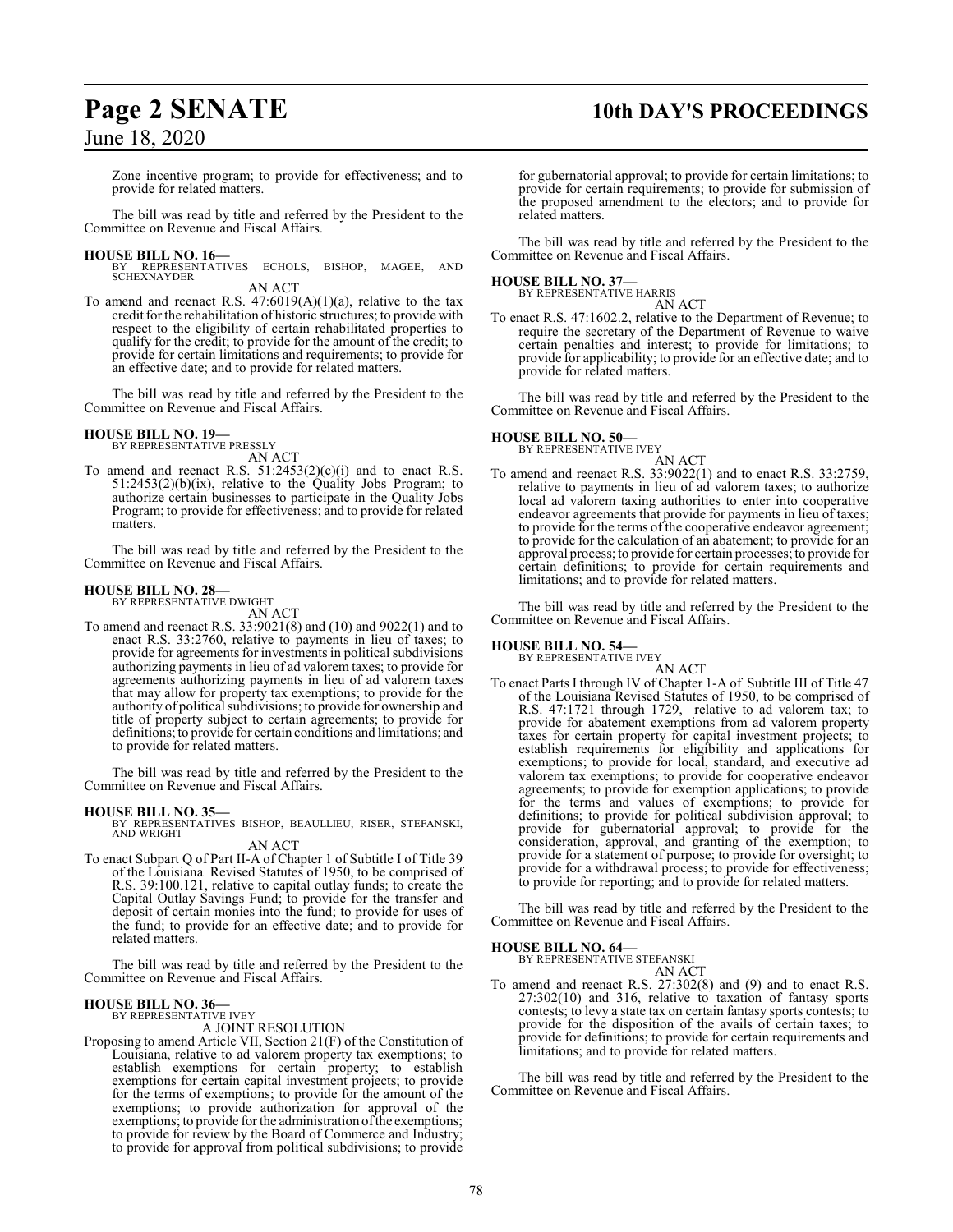## **10th DAY'S PROCEEDINGS Page 3 SENATE**

#### **House Concurrent Resolutions on Second Reading**

#### **HOUSE CONCURRENT RESOLUTION NO. 5—**

BY REPRESENTATIVE FREEMAN A CONCURRENT RESOLUTION

To urge and request the House Committee on House and Governmental Affairs and the Senate Committee on Senate and Governmental Affairs to meet and function as a joint committee to study the provisions of law relative to continuity of government in periods of emergency and to make recommendations relative thereto.

The resolution was read by title and referred by the President to the Committee on Senate and Governmental Affairs.

#### **HOUSE CONCURRENT RESOLUTION NO. 6—**

BY REPRESENTATIVE WRIGHT A CONCURRENT RESOLUTION

To memorialize the United States Congress to call a convention of states for the purpose of proposing amendments to set a limit on the number of terms that a person may be elected as a member of the United States House of Representatives and to set a limit on the number of terms that a person may be elected as a member of the United States Senate.

The resolution was read by title and referred by the President to the Committee on Senate and Governmental Affairs.

### **HOUSE CONCURRENT RESOLUTION NO. 8—** BY REPRESENTATIVE JAMES

A CONCURRENT RESOLUTION

To adopt Joint Rule No. 4(H) of the Joint Rules of the Senate and House of Representatives to provide relative to fiscal notes.

The resolution was read by title and referred by the President to the Committee on Senate and Governmental Affairs.

#### **HOUSE CONCURRENT RESOLUTION NO. 10—** BY REPRESENTATIVE BAGLEY

A CONCURRENT RESOLUTION

To urge and request governing authorities of public schools to continue to follow the operational pay schedule for school bus operators during emergencies.

The resolution was read by title and referred by the President to the Committee on Education.

#### **HOUSE CONCURRENT RESOLUTION NO. 11—**

BY REPRESENTATIVES FONTENOT, BOURRIAQUE, BUTLER, CARRIER, COUSSAN, DESHOTEL, KERNER, MINCEY, ROMERO, AND WHEAT

#### A CONCURRENT RESOLUTION

To memorialize the United States Congress and the Louisiana congressional delegation to remove the revenue sharing cap on the Gulf of Mexico Energy Security Act of 2006 (GOMESA) for Gulf producing states and to take such actions as are necessary to rectify the federal revenue sharing inequities between energy producing states.

The resolution was read by title. Senator Hensgens moved to concur in the House Concurrent Resolution.

### **ROLL CALL**

The roll was called with the following result:

#### YEAS

| Mr. President | Fields   | Morris   |
|---------------|----------|----------|
| Abraham       | Foil     | Peacock  |
| Allain        | Harris   | Peterson |
| Barrow        | Henry    | Pope     |
| Bernard       | Hensgens | Price    |
| Boudreaux     | Jackson  | Reese    |

# June 18, 2020

| Bouie       | Lambert       | Smith  |
|-------------|---------------|--------|
| Carter      | Luneau        | Tarver |
| Cathey      | McMath        | Ward   |
| Cloud       | Milligan      | White  |
| Connick     | Mills, R.     | Womack |
| Fesi        | Mizell        |        |
| Total $-35$ |               |        |
|             | <b>NAYS</b>   |        |
| Total - 0   |               |        |
|             | <b>ABSENT</b> |        |
| Hewitt      | Mills, F.     |        |
| Johns       | Talbot        |        |

Total - 4

The Chair declared the Senate concurred in the House Concurrent Resolution and ordered it returned to the House.

### **HOUSE CONCURRENT RESOLUTION NO. 12—**

BY REPRESENTATIVE GAROFALO A CONCURRENT RESOLUTION

To authorize and direct the Louisiana Workforce Investment Council to study and report on resources available and innovative ways to coordinate and rapidlydeploy opportunities for retraining and developing new skills for Louisiana workers who are unemployed because of the COVID-19 crisis.

The resolution was read by title and referred by the President to the Committee on Labor and Industrial Relations.

#### **HOUSE CONCURRENT RESOLUTION NO. 16—**

BY REPRESENTATIVES BOURRIAQUE, COUSSAN, AND LACOMBE<br>AND SENATORSHENSGENS AND LAMBERT AND REPRESENTATIVES<br>ADAMS, AMEDEE, BROWN, BUTLER, CARRIER, WILFORD CARTER,<br>CORMIER, DESHOTEL, FARNUM, FREEMAN, HUVAL, JENKINS, MIKE<br>JOHNS A CONCURRENT RESOLUTION

#### To memorialize the United States Congress and the Louisiana congressional delegation to take such actions as are necessary to clarify and provide guidance regarding the ability of freshwater fisheries affected by the COVID-19 pandemic to receive assistance funding from CARES Act dollars.

The resolution was read by title. Senator Lambert moved to concur in the House Concurrent Resolution.

#### **ROLL CALL**

The roll was called with the following result:

#### YEAS

| Mr. President<br>Abraham | Fields<br>Foil      | Morris<br>Peacock |
|--------------------------|---------------------|-------------------|
| Allain                   | Harris              | Peterson          |
| Barrow                   |                     |                   |
|                          | Henry               | Pope              |
| Bernard                  | Hensgens            | Price             |
| Boudreaux                | Jackson             | Reese             |
| Bouie                    | Lambert             | Smith             |
| Carter                   | Luneau              | Tarver            |
| Cathey                   | McMath              | Ward              |
| Cloud                    | Milligan            | White             |
| Connick                  | Mills, R.           | Womack            |
| Fesi                     | Mizell              |                   |
| Total $-35$              |                     |                   |
|                          | <b>NAYS</b>         |                   |
| Total $-0$               |                     |                   |
|                          | <b>ABSENT</b>       |                   |
| Hewitt<br><b>Iohns</b>   | Mills, F.<br>Talbot |                   |

Total - 4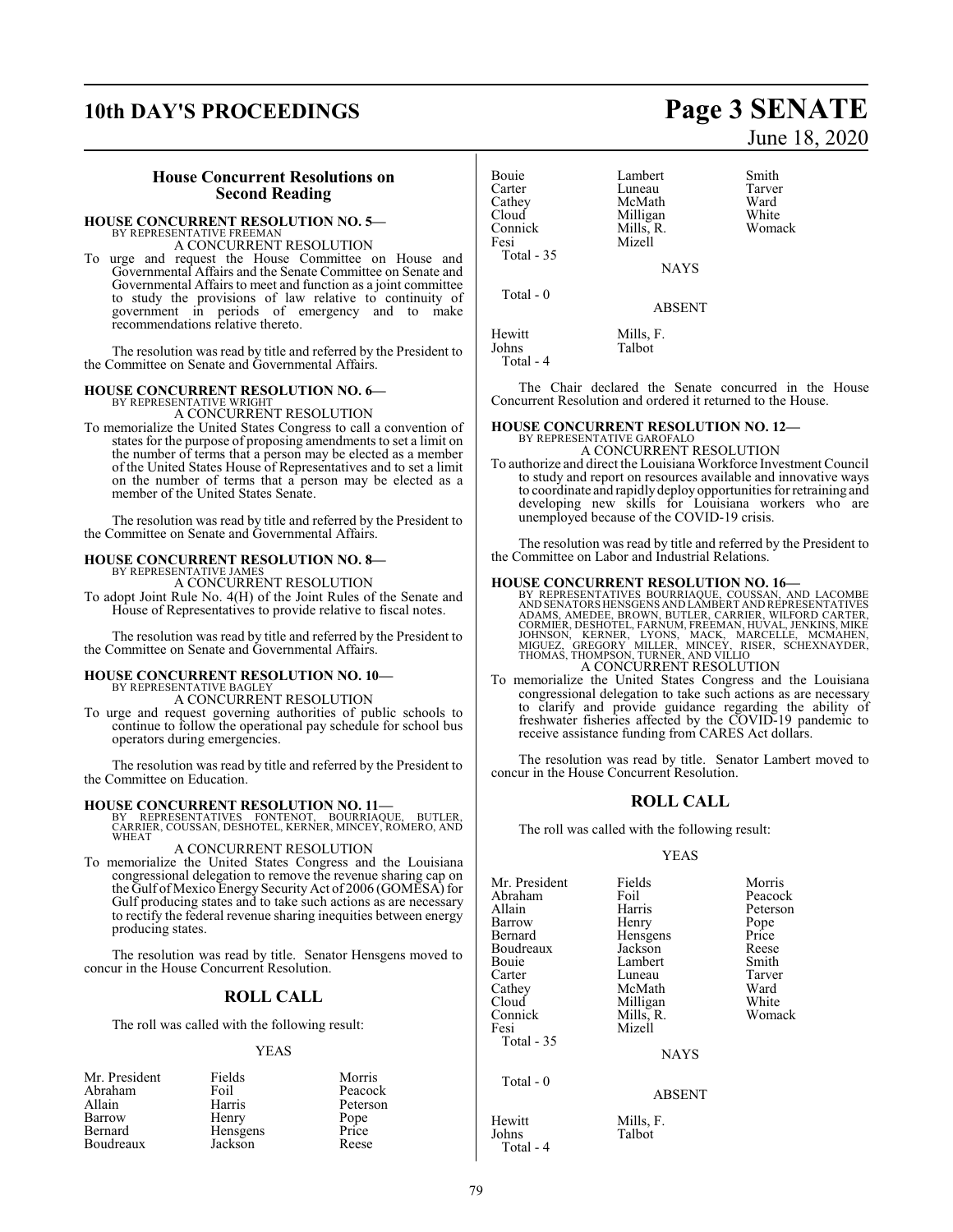## **Page 4 SENATE 10th DAY'S PROCEEDINGS**

June 18, 2020

The Chair declared the Senate concurred in the House Concurrent Resolution and ordered it returned to the House.

#### **Reports of Committees**

The following reports of committees were received and read:

#### **REPORT OF COMMITTEE ON**

### **REVENUE AND FISCAL AFFAIRS**

Senator R. L. Bret Allain II, Chairman on behalf of the Committee on Revenue and Fiscal Affairs, submitted the following report:

#### June 18, 2020

To the President and Members of the Senate:

I am directed by your Committee on Revenue and Fiscal Affairs to submit the following report:

**SENATE CONCURRENT RESOLUTION NO. 19—** BY SENATORS CATHEY, ALLAIN, LUNEAU, MCMATH, MILLIGAN,

MORRIS AND REESE A CONCURRENT RESOLUTION

To create the Louisiana Sales Tax Simplification Task Force to make recommendations for changes to the state's state and local sales tax laws in an effort to modernize and simplify the sales tax code and enhance the efficiency of the state's sales tax policies for taxing authorities, tax collectors, and businesses, and to submit its final report to the legislature by February 1, 2022.

Reported favorably.

**HOUSE BILL NO. 4—** BY REPRESENTATIVE MAGEE

AN ACT

To amend and reenact R.S. 47:6019(A)(1)(a) and (C), relative to the tax credit for the rehabilitation of historic structures; to extend the date for certain expenses to qualify for the tax credit; to provide for the effectiveness of the tax credit; to provide for an effective date; and to provide for related matters.

Reported with amendments.

Respectfully submitted, R. L. BRET ALLAIN II Chairman

### **House Bills and Joint Resolutions on Second Reading Reported by Committees**

**HOUSE BILL NO. 5—** BY REPRESENTATIVE MARINO

AN ACT

To enact Civil Code Article 3472.1 and Code of Civil Procedure Article 562, relative to civil proceedings; to provide relative to declaration of emergencies or disasters; to provide relative to suspension of prescription and peremption periods and other legal deadlines; to provide relative to the suspension of abandonment; to provide for cessation of suspension; and to provide for related matters.

Reported favorably by the Committee on Judiciary A. The bill was read by title and referred to the Legislative Bureau.

#### **HOUSE BILL NO. 6—**

BY REPRESENTATIVE IVEY AN ACT

To enact Subpart C-1 of Part I of Chapter 1 of Subtitle I of Title 39 of the Louisiana Revised Statutes of 1950, to be comprised of R.S. 39:15.7, relative to state funds; to establish the State Cybersecurity and Information Technology Fund; to provide for the dedication and use of monies in the fund; to provide for deposits into the fund; to provide for the powers and duties of the Joint Legislative Committee on the Budget and the Joint Legislative Committee on Technology and Cybersecurity; to provide restrictions on use of the monies; to provide for effectiveness; and to provide for related matters.

Reported favorably by the Committee on Finance. The bill was read by title and referred to the Legislative Bureau.

#### **HOUSE BILL NO. 21—**

BY REPRESENTATIVE MAGEE

AN ACT To amend and reenact R.S. 32:1263(A), relative to motor vehicle repairs; to increase fee limitations; to make technical changes; and to provide for related matters.

Reported favorably by the Committee on Commerce, Consumer Protection, and International Affairs. The bill was read by title and referred to the Legislative Bureau.

### **HOUSE BILL NO. 27—** BY REPRESENTATIVE ZERINGUE

AN ACT

To amend and reenact R.S. 37:2553(D) and 2558(A), to enact R.S. 37:2551.1, and to repeal R.S. 37:2551.1, relative to the board of examiners of certified shorthand reporters; to create the Board of Examiners of Certified Shorthand Reporters Fund; to provide relative to the disbursement of funds; to provide relative to fees collected from applicants; and to provide for related matters.

Reported favorably by the Committee on Finance. The bill was read by title and referred to the Legislative Bureau.

#### **HOUSE BILL NO. 39—**

BY REPRESENTATIVE DAVIS AN ACT

To amend and reenact R.S.  $45:1252(11)(c)$  and to enact R.S. 45:1252(11)(d), relative to the Louisiana Electric Investment Recovery Securitization Act; to provide definition for investment recovery costs; and to provide for related matters.

Reported with amendments by the Committee on Commerce, Consumer Protection, and International Affairs.

#### **SENATE COMMITTEE AMENDMENTS**

Amendments proposed by Senate Committee on Commerce, Consumer Protection and International Affairs to Engrossed House Bill No. 39 by Representative Davis

#### AMENDMENT NO. 1

On page 2, delete lines 1 and 2, and insert the following: "designated as a state emergency by the governor if the expenses, unrecovered costs, capital expenditures, or write-offs are approved, in whole or in part, by the commission as eligible for recovery from the ratepayers of the electric utility and the commission determines that securitization is the appropriate means of financing for the expenses, unrecovered costs, capital expenditures, or write-offs after proceedings in accordance with the commission's rules."

On motion of Senator Henry, the committee amendment was adopted. The amended bill was read by title and referred to the Legislative Bureau.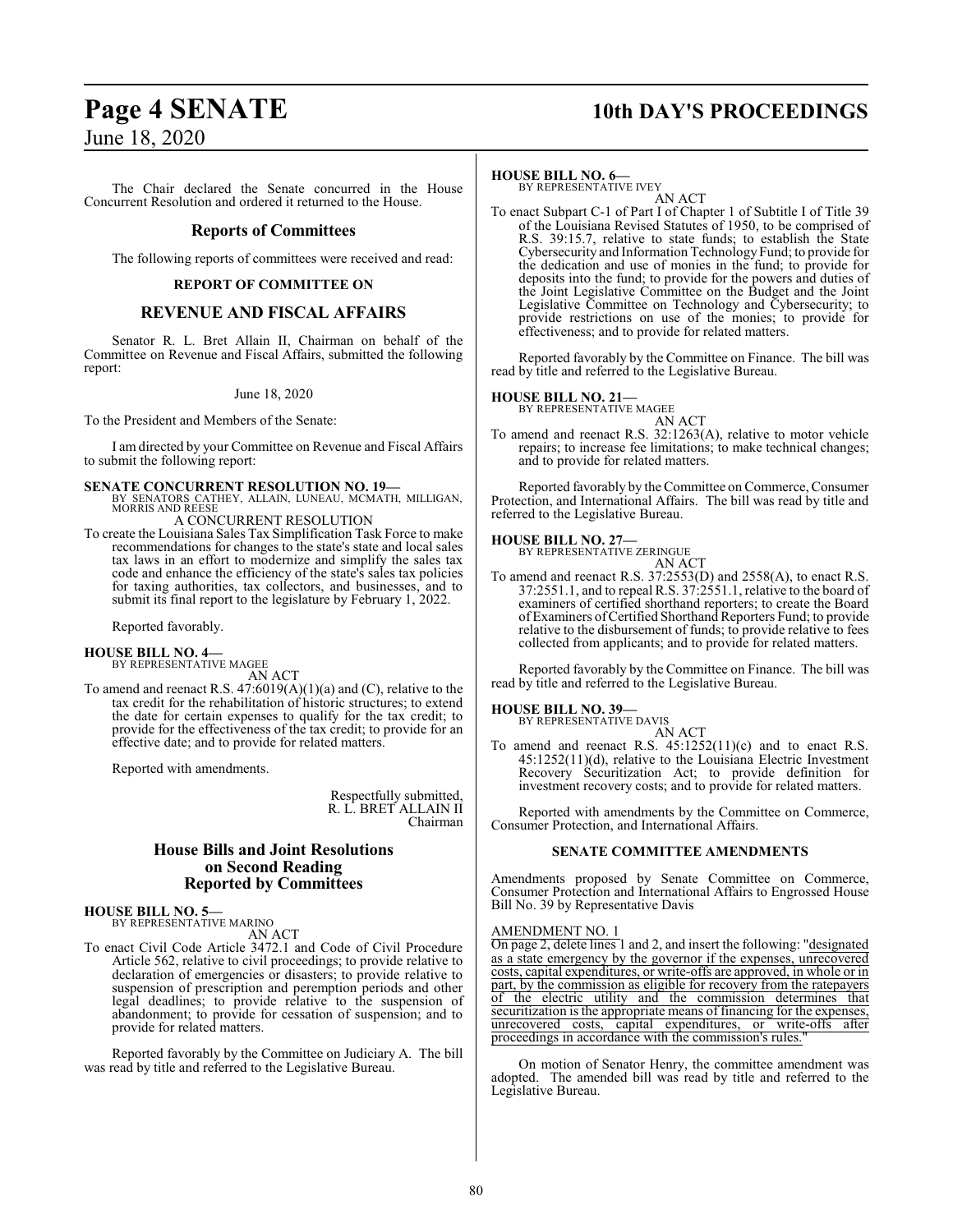## **10th DAY'S PROCEEDINGS Page 5 SENATE**

# June 18, 2020

**HOUSE BILL NO. 57—**

BY REPRESENTATIVE SCHEXNAYDER AN ACT

To amend and reenact Code of Civil Procedure Articles 1732 and 4873(1) and Code of Evidence Article 409, to enact R.S. 13:3737, and to repeal R.S. 32:295.1(E), relative to civil actions; to lower the jury trial threshold; to limit the transfer of cases from courts of limited jurisdiction to district courts; to authorize the admissibility of evidence of medical expenses paid under certain circumstances; to repeal provisions prohibiting certain evidence regarding the failure to wear safety belts; to provide for an effective date; and to provide for related matters.

Reported with amendments by the Committee on Judiciary A.

#### **SENATE COMMITTEE AMENDMENTS**

Amendments proposed by Senate Committee on Judiciary A to Reengrossed House Bill No. 57 by Representative Schexnayder

#### AMENDMENT NO. 1

On page 1, at the end of line 2, delete "and Code of" and delete line 3 and insert ", to enact R.S. 9:2800.25, and to repeal R.S. 32:295.1(E), relative"

#### AMENDMENT NO. 2

On page 1, delete lines 5 and 6 and insert "courts of limited jurisdiction to district courts; to provide relative to trial procedures, damages, collateral sources, and evidence; to repeal provisions"

#### AMENDMENT NO. 3

On page 2, line 20, change "actions" to "or quasi-delictual actions"

#### AMENDMENT NO. 4

On page 3, delete lines 16 through 28 and on page 4, delete lines 1 through 7 and insert the following:

"Section 3. R.S. 9:2800.25 is hereby enacted to read as follows:

§2800.25. Recoverable medical expenses; collateral sources; limitations; evidence

A. For the purpose of this Section:

(1) "Health insurance issuer" means any health insurance coverage through a policy or certificate of insurance subject to regulation of insurance under state law, health maintenance organization, employer sponsored health plan, the office of group benefits, and an equivalent federal or state health plan.

(2) "Medical provider"means any health care provider, hospital, ambulance service, or their heirs or assignees.

(3) "Cost sharing"means copayments, coinsurance, deductibles, and any other amounts which have been paid or are owed by the plaintiff.

B. In cases where a plaintiff's medical expenses have been paid, in whole or in part, by a health insurance issuer, Medicaid, or Medicare to a contracted or participating medical provider, the plaintiff's recovery of medical expenses is limited to the amount actually paid to the medical provider by the health insurance issuer, Medicaid, or Medicare and any applicable cost sharing amount paid or owed by the plaintiff, and not the amount billed. The recovery for such medical expenses owed is limited to an amount reasonable and customary for the expenses. The determination of such limit shall be made by the court post verdict.

C. In cases where a plaintiff's medical expenses are paid pursuant to the Workers' Compensation Law as provided in R.S. 23:1020.1 et seq., a plaintiff's recovery of medical expenses is limited to the amount payable under the medical payments fee schedule of the Workers' Compensation Law.

D. In an action for damages where a person suffers injury, death, or loss, the court may receive evidence concerning any amount which has been paid or contributed as of the date it enters judgment, by or on behalf of, the claimant or members of his immediate family to secure his right to any private insurance benefit which he has received as a result of such injury or death.

#### AMENDMENT NO. 5

On page 4, line 8, change "Section 5." to "Section 4."

AMENDMENT NO. 6

On page 4, line 9, change "Section 6." to "Section 5."

On motion of Senator Peacock, the committee amendment was adopted. The amended bill was read by title and referred to the Legislative Bureau.

#### **Reconsideration**

The vote by which Senate Bill No. 12 failed to pass on Wednesday, June 17, 2020, was reconsidered.

#### **SENATE BILL NO. 12—** BY SENATOR FESI

A JOINT RESOLUTION

Proposing to add Article VII, Section 10(F)(4)(i) and Part V of Article VII, to be comprised of Section 28, of the Constitution of Louisiana, relative to unclaimed property funds; to provide for the creation of a special trust fund; to provide for the dedication and credit of unclaimed property monies; to provide for the investment, administration, and use of the monies in the special trust fund; to exempt the monies in the fund from reduction in certain circumstances; to provide for certain reporting requirements; to provide for appropriation of monies in the special fund; to provide for an effective date; and to specify an election for submission of the proposition to electors and provide a ballot proposition.

On motion of Senator Fesi, the bill was read by title and returned to the Calendar, subject to call.

#### **Senate Concurrent Resolutions on Second Reading Reported by Committees**

#### **SENATE CONCURRENT RESOLUTION NO. 14—** BY SENATOR ROBERT MILLS A CONCURRENT RESOLUTION

To suspend until sixty days after final adjournment of the 2021 Regular Session of the Legislature of Louisiana R.S. 32:295.1(E) relative to the exclusion of evidence of failure to wear a safety belt.

Reported favorably by the Committee on Judiciary A. The concurrent resolution was read by title, ordered engrossed and passed to a third reading.

#### **SENATE CONCURRENT RESOLUTION NO. 15—** BY SENATOR ROBERT MILLS A CONCURRENT RESOLUTION

To suspend until sixty days after final adjournment of the 2021 Regular Session of the Legislature of Louisiana R.S. 22:333(E) and 1269(B) relative to the right of direct action against an insurer in certain circumstances.

Reported favorably by the Committee on Judiciary B. The concurrent resolution was read by title, ordered engrossed and passed to a third reading.

### **SENATE CONCURRENT RESOLUTION NO. 16—**

BY SENATOR ROBERT MILLS A CONCURRENT RESOLUTION

To suspend until sixty days after final adjournment of the 2021 Regular Session of the Legislature of Louisiana the Code of Civil Procedure Article  $1732(A)(1)$  relative to the jury trial threshold for a petitioner's cause of action.

Reported with amendments by the Committee on Judiciary A.